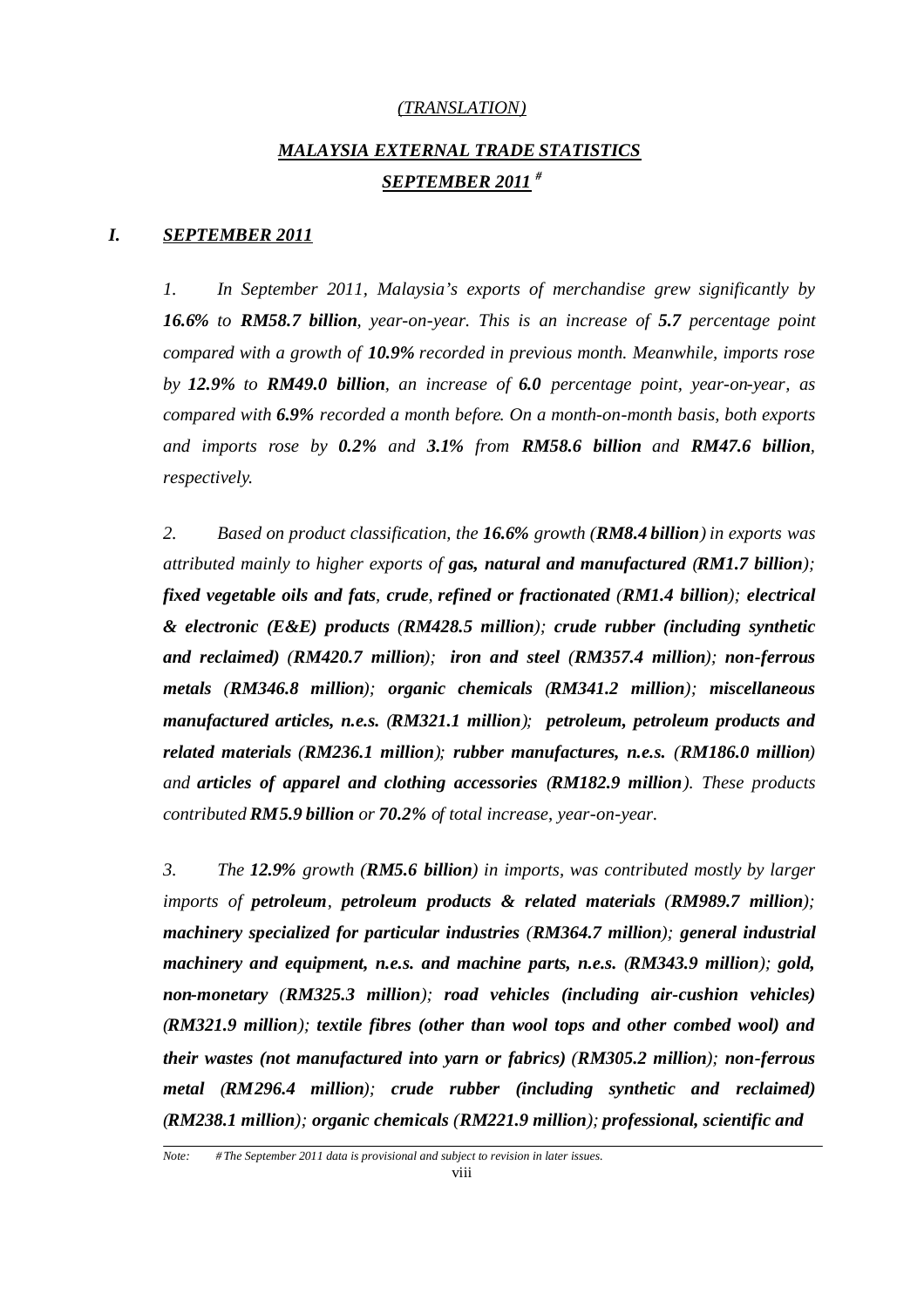*controlling instruments and apparatus, n.e.s. (RM180.3 million); miscellaneous manufactured articles, n.e.s. (RM175.3 million) and iron and steel (RM175.1 million). These products accounted for 70.5% or RM5.6 billion of total increase, year-on-year.*

*4. Malaysia's growth in exports was contributed chiefly by higher exports to the People's Republic of China (RM2.2 billion), Japan (RM1.5 billion), Australia (RM558.2 million), the Republic of Singapore (RM509.1 million), the European Union (EU) (RM414.1 million), the United States of America (RM397.0 million) and the Republic of Indonesia (RM339.6 million) which amounted to RM6.0 billion (71.2%) of total increase, year-on-year. As for imports, the growth was attributed mainly to higher imports from the People's Republic of China (RM1.4 billion), the Republic of Singapore (RM1.3 billion), Thailand (RM517.7 million), the EU (RM516.1 million) and Japan (RM430.8 million), which contributed 74.7% or RM4.2 billion of total increase.*

*5. Total trade in September 2011 was valued at RM107.7 billion, showed a growth of 14.9% from a year ago. It also posted an increase of 1.5% or RM1.6 billion, monthon-month.*

*6. Malaysia's external trade registered a surplus of RM9.6 billion in September 2011. This was the 167th consecutive month of trade surplus since November 1997. The trade surplus grew significantly by 40.5% as compared with RM6.9 billion in the same month of 2010. However, on a month-on-month basis, it posted a decline of 12.3% from RM11.0 billion.*

*7. E&E products continued to be the top export products, which accounted for RM20.4 billion or 34.7% of total exports. Exports of E&E products recorded a growth of 2.6% (RM510.0 million) over the corresponding month of last year. It grew marginally by 0.9% (RM190.5 million), month-on-month.*

*8. Palm oil & palm oil-based products remained as the second largest export with a total combined value of RM6.9 billion, contributed 11.8% to total exports in September 2011. Exports of palm oil, the major commodity in this group of products, posted an expansion of 36.6% to RM5.1 billion, year-on-year. This was due to the significant*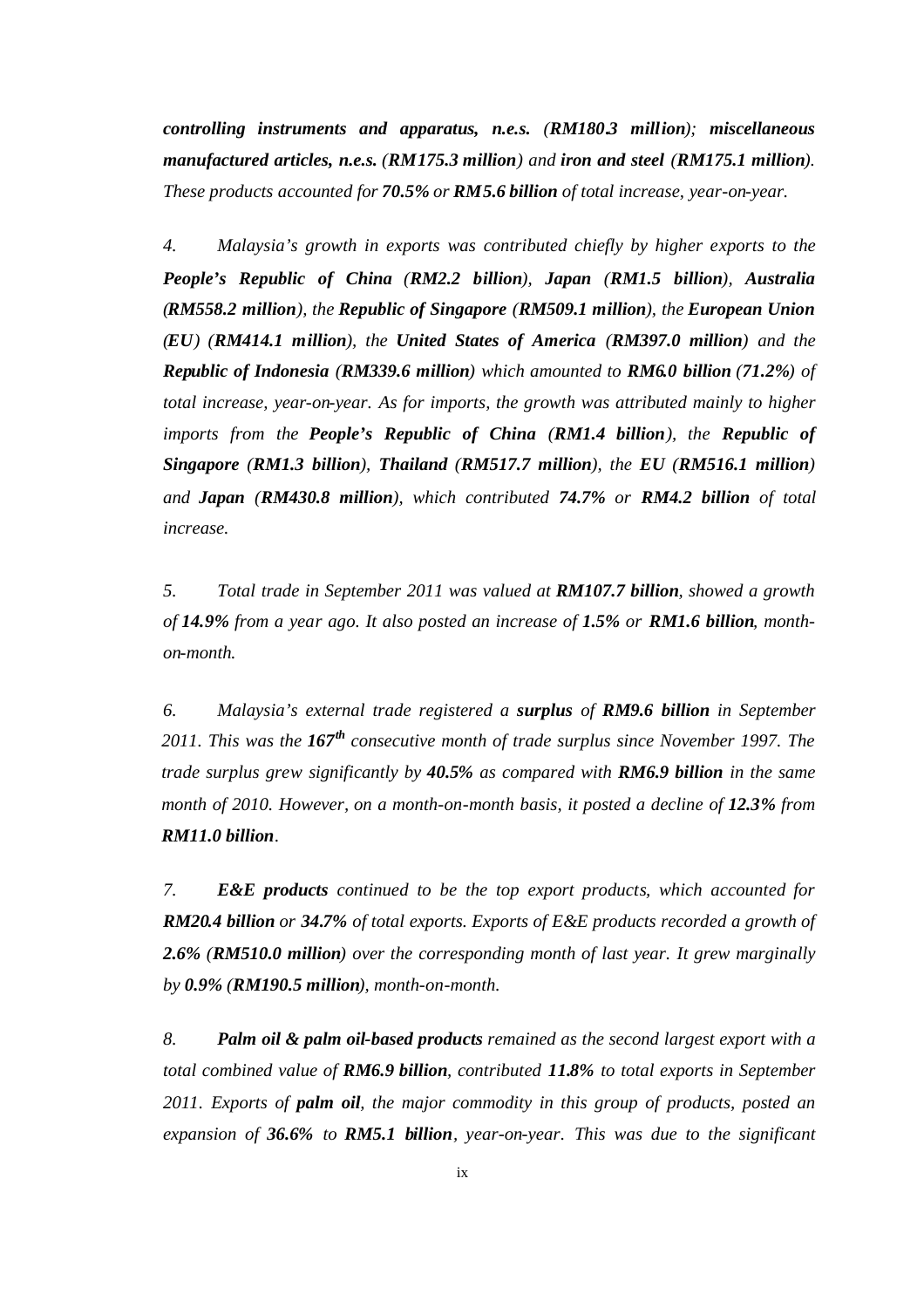*increase in both average unit value of 22.4% to RM3,223 per tonne and exports volume of 11.6% to 1.6 million tonnes. As against August 2011, exports of palm oil decreased by 11.1% which was due to a decline in exports volume by 18.7%, although the average unit value rose by 9.3%.*

*9. Liquefied natural gas (LNG), the third largest export commodity, made up of RM4.8 billion or 8.2% of total exports in September 2011. Total exports of LNG soared by 45.2% from RM3.3 billion, year-on-year. The exports volume rose by 12.5% to 2.1 million tonnes, while average unit value soared by 29.1% to RM2,273 per tonne. On a month-on-month basis, it also increased by 27.3% which was due to increment in both exports volume and average unit value, which went up by 26.2% from 1.7 million tones and 0.9% from RM2,254 per tonne.*

*10. Petroleum products, the fourth largest export commodity valued at RM2.7 billion or 4.6% of total exports, surged by 24.4%, year-on-year. It also posted a rise of 21.0%, month-on-month.*

*11. Crude petroleum, the fifth export earner which accounted for 3.9% of total exports, dropped by 11.2% to RM2.3 billion during the period under review. This was mainly attributed to the decrease in exports volume of 40.8% to 0.8 million tonnes, although the average unit value rose by 49.9% to RM2,643 per tonne. As compared with the preceding month, it registered a dip of 18.6% as the result of decline in both exports volume and average unit value of 18.3% and 0.4%.*

*12. Timber & timber-based products, the sixth largest export earner, amounted to RM1.5 billion or 2.6% of total exports. Exports value of this product increased by 7.7% from RM1.4 billion as compared with the corresponding period of 2010. Nevertheless, it recorded a decline of 16.8% from RM1.8 billion, month-on-month.*

*13. Imports of intermediate goods, constituted 67.0% of total imports, posted a growth of 7.0% to RM32.9 billion, year-on-year. Meanwhile, it also registered an increase of 3.9% from RM31.6 billion compared with the previous month.*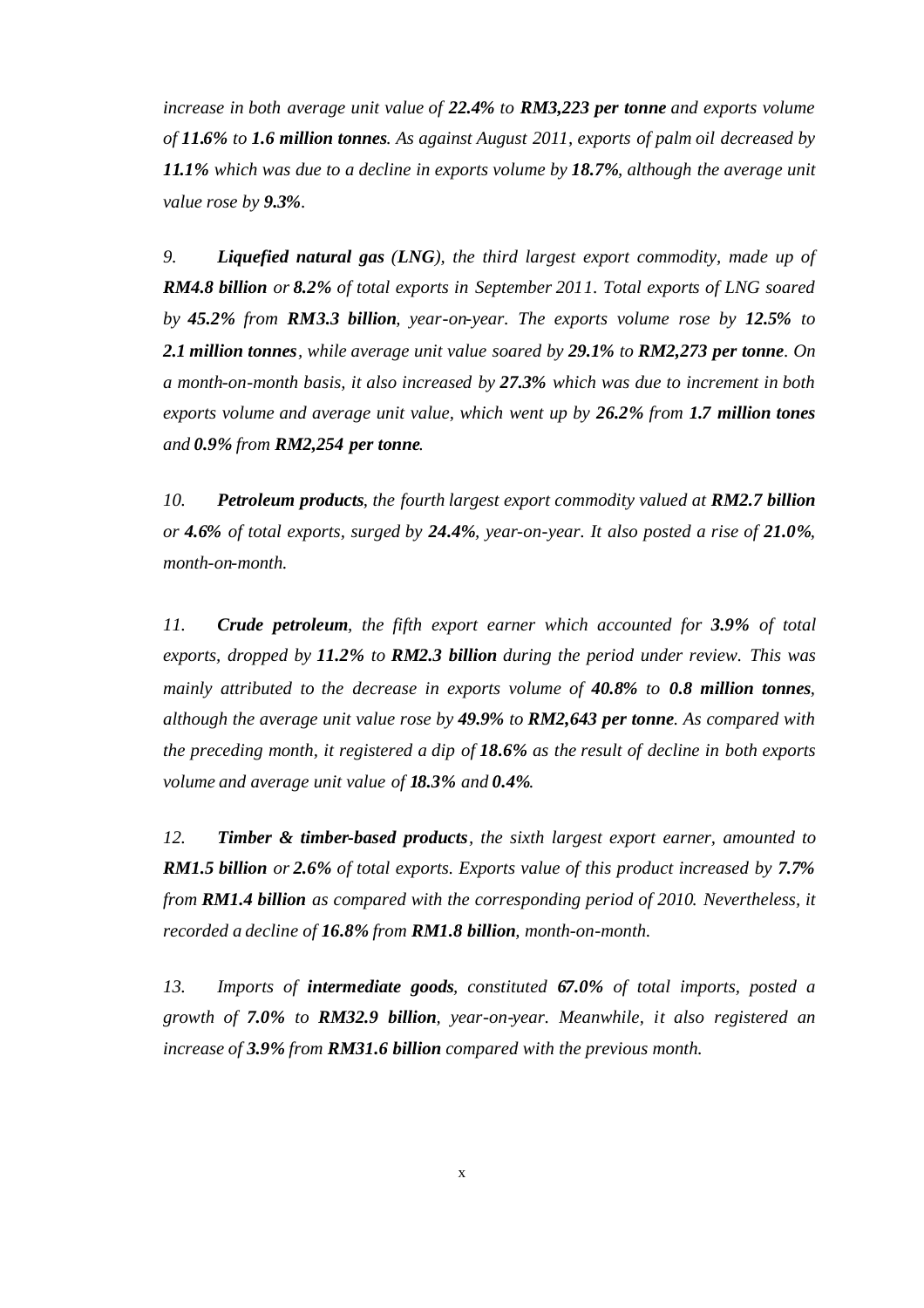## *II. JANUARY – SEPTEMBER 2011*

## *A. TRADE*

*14. In the first nine months of 2011, total exports and total imports grew by 8.3% to RM513.6 billion and 8.9% to RM424.4 billion respectively as compared with the same period of last year. Malaysia's total trade was valued at RM938.0 billion, a growth of 8.6% from the corresponding period of 2010. During the period under study, Malaysia's external trade balance also registered a surplus of RM89.2 billion, an increase of RM4.7 billion (5.6%), year-on-year.*

## *B. EXPORTS*

*15. E&E products, valued at RM177.2 billion, remained as Malaysia's leading export which accounted for 34.5% of total exports during the first nine months of 2011. Exports for this category of products decreased by 5.5% or RM10.3 billion from a year ago. The major component, namely electronic integrated circuits, which accounted for RM57.7 billion or 32.5% of total exports of E&E products, recorded a growth of 14.0% from a year before.*

*16. Palm oil & palm oil-based products, the second largest export revenue earner with a total combined value of RM61.8 billion for the period of January – September 2011, contributed 12.0% to total exports. Exports of palm oil, the major commodity in this group of products, escalated by 39.8% to RM45.1 billion as compared with the corresponding period of 2010. This expansion was attributed to both higher average unit value and exports volume, which grew by 31.0% to RM3,370 per tonne and 6.7% to 13.4 million tonnes.*

*17. LNG, which made up 6.8% of total exports, remained as the third largest export commodity. Total exports of LNG increased by 18.9% to RM34.7 billion from a year ago. This was due to the rise in exports volume of 8.5% to 18.4 million tonnes and increase in average unit value of 9.6% to RM1,884 per tonne.*

*18. Crude petroleum, the fourth largest commodity which accounted for 4.7% of total exports, decreased by RM643.9 million or 2.6% to RM24.0 billion during the period*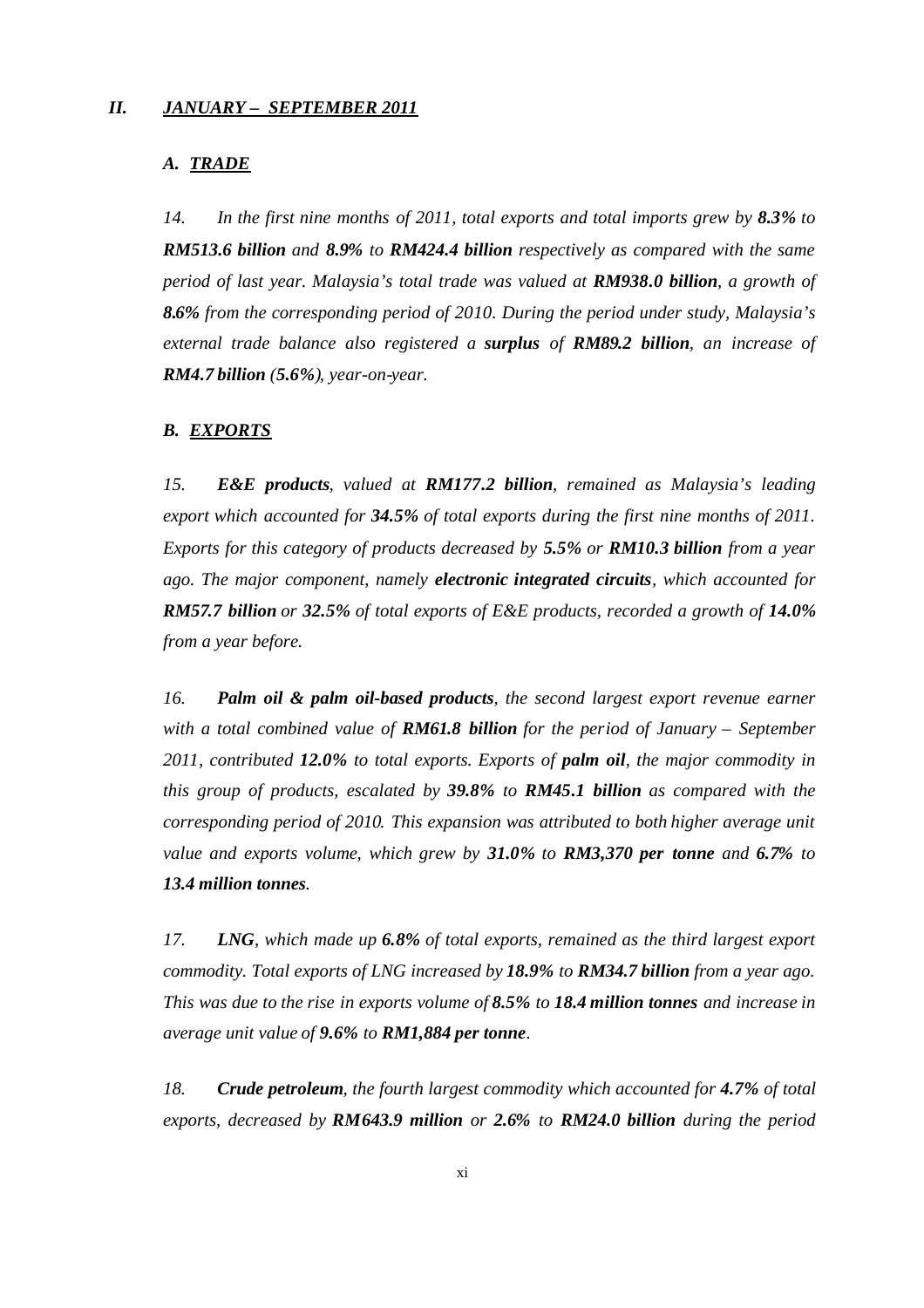*under review. The exports volume dropped by 27.9% to 9.5 million tonnes, despite an increase in average unit value of 35.1% to RM2,513 per tonne.*

*19. Petroleum products, the fifth largest export commodity valued at RM23.6 billion or 4.6% of total exports, surged by 37.0% from RM17.2 billion over the same reference period of last year.*

*20. Timber & timber-based products, the sixth largest export earner amounted to RM14.7 billion or 2.9% of total exports, down by 3.9% from RM15.3 billion over the first nine months of last year.*

## *C. IMPORTS*

- *21. The values of major import products were as below:*
	- *a. machinery and transport equipment (RM188.3 billion or 44.4% of total imports);*
	- *b. manufactured goods and articles (RM82.7 billion or 19.5% of total imports);*
	- *c. mineral fuels, lubricants, etc. (RM49.7 billion or 11.7% of total imports);*
	- *d. chemicals (RM41.0 billion or 9.7% of total imports); and*
	- *e. food (RM25.2 billion or 5.9% of total imports).*

*22. The compositions of imports by end-use for the three major categories were as follows:-*

|                  | a. intermediate goods : $RM288.8$ billion (68.0% of total imports);<br>the<br>main component was parts and accessories of<br><b>capital goods</b> (excluding transport equipment)<br>amounted to <b>RM107.3 billion</b> or 37.2% of<br><i>intermediate goods;</i> |  |
|------------------|-------------------------------------------------------------------------------------------------------------------------------------------------------------------------------------------------------------------------------------------------------------------|--|
| b. capital goods | : <b>RM57.6 billion</b> (13.6% of total imports); and                                                                                                                                                                                                             |  |
|                  | c. consumption goods : $RM29.6$ billion (7.0% of total imports).                                                                                                                                                                                                  |  |

*23. Comparatively, the above items recorded the following changes in value over the same period in 2010 as shown below:-*

| a. <b>intermediate</b> goods | : RM17.4 billion $(6.4\%)$ ;               |  |
|------------------------------|--------------------------------------------|--|
| b. capital goods             | : <b>RM5.4 billion</b> $(10.4\%)$ ; and    |  |
| c. consumption goods         | : RM4.2 billion $(16.7\%)$ .<br><b>X11</b> |  |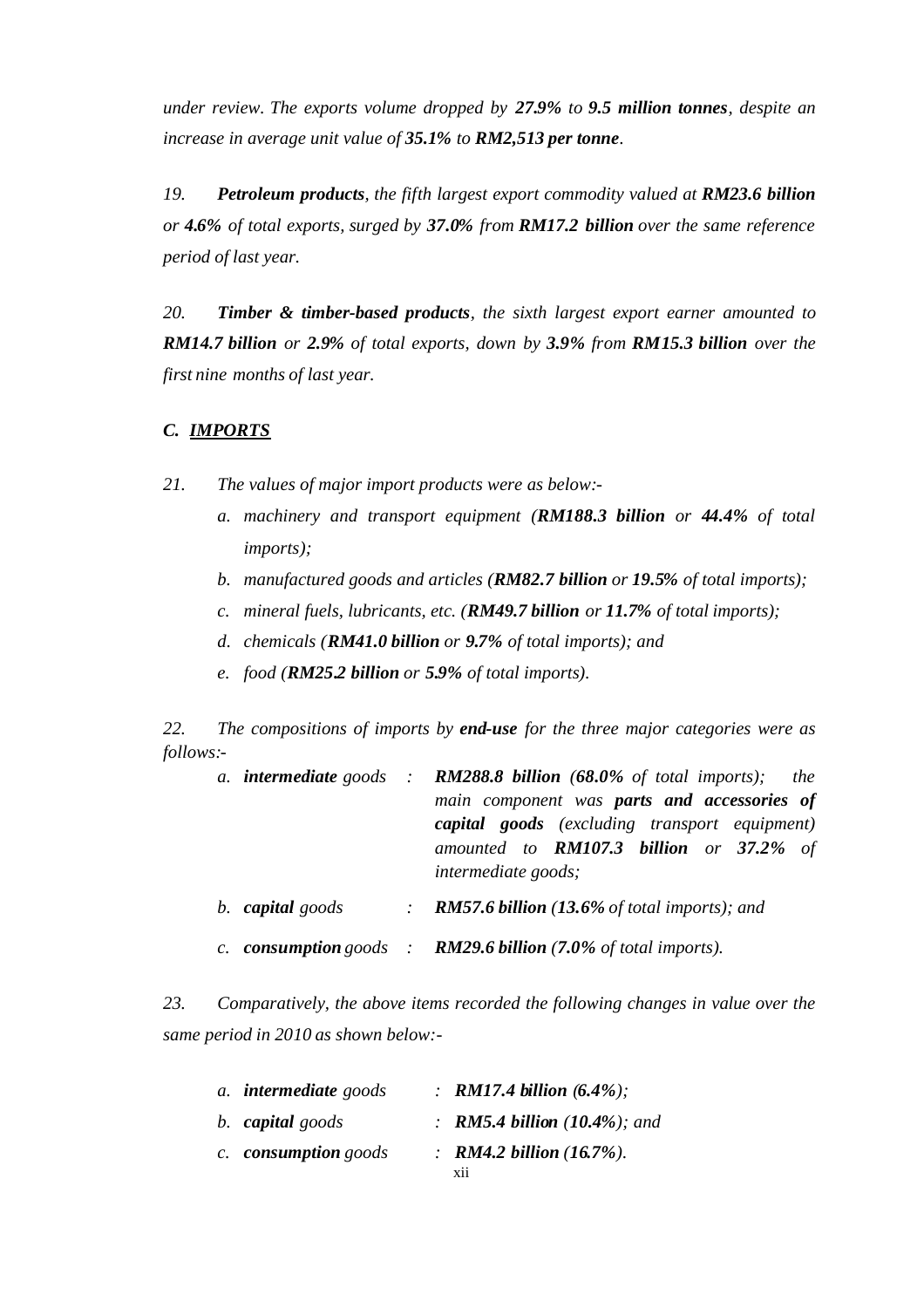## *D. DIRECTION OF TRADE*

*24. Malaysia's top ten export destinations were the People's Republic of China, the Republic of Singapore, Japan, the EU, the United States of America, Thailand, Hong Kong, India, the Republic of Korea and Australia. These countries accounted for RM396.5 billion or 77.2% of Malaysia's total exports in the period of January - September 2011.*

*25. The top ten import sources of Malaysia were the Republic of Singapore, the People's Republic of China, Japan, the EU, the United States of America, the Republic of Indonesia, Thailand, Taiwan, the Republic of Korea and Hong Kong. Imports from these countries amounted to RM343.2 billion or 80.9% of Malaysia's total imports in the first nine months of 2011.*

*26. Malaysia's top ten trading partners were the People's Republic of China, the Republic of Singapore, Japan, the EU, the United States of America, Thailand, the Republic of Indonesia, the Republic of Korea, Taiwan and Hong Kong. These countries collectively contributed 78.0% (RM731.7 billion) of Malaysia's total trade in the first nine month of 2011.*

*27. Exports to North East Asia was valued at RM184.8 billion or 36.0% of total exports in the first nine months of 2011, expanded by 11.3% from RM166.0 billion compared with the corresponding period of 2010. The growth of 11.3% or RM18.8 billion was due to higher exports to Japan (RM8.6 billion), the People's Republic of China (RM8.0 billion) and Taiwan (RM1.7 billion).*

*28. Malaysia's exports to ASEAN amounted to RM126.9 billion (24.7%) in the period of January - September 2011. It registered an increase of 5.7% from RM120.1 billion, year-on-year. The rise of 5.7% (RM6.8 billion) was mainly attributed to higher export to the Republic of Singapore (RM2.5 billion), Thailand (RM1.5 billion) and the Republic of Indonesia (RM1.3 billion).*

*29. Exports to the EU contributed RM53.5 billion or 10.4% of Malaysia's total exports. It rose by 5.0% from RM50.9 billion as against the same reference period of*